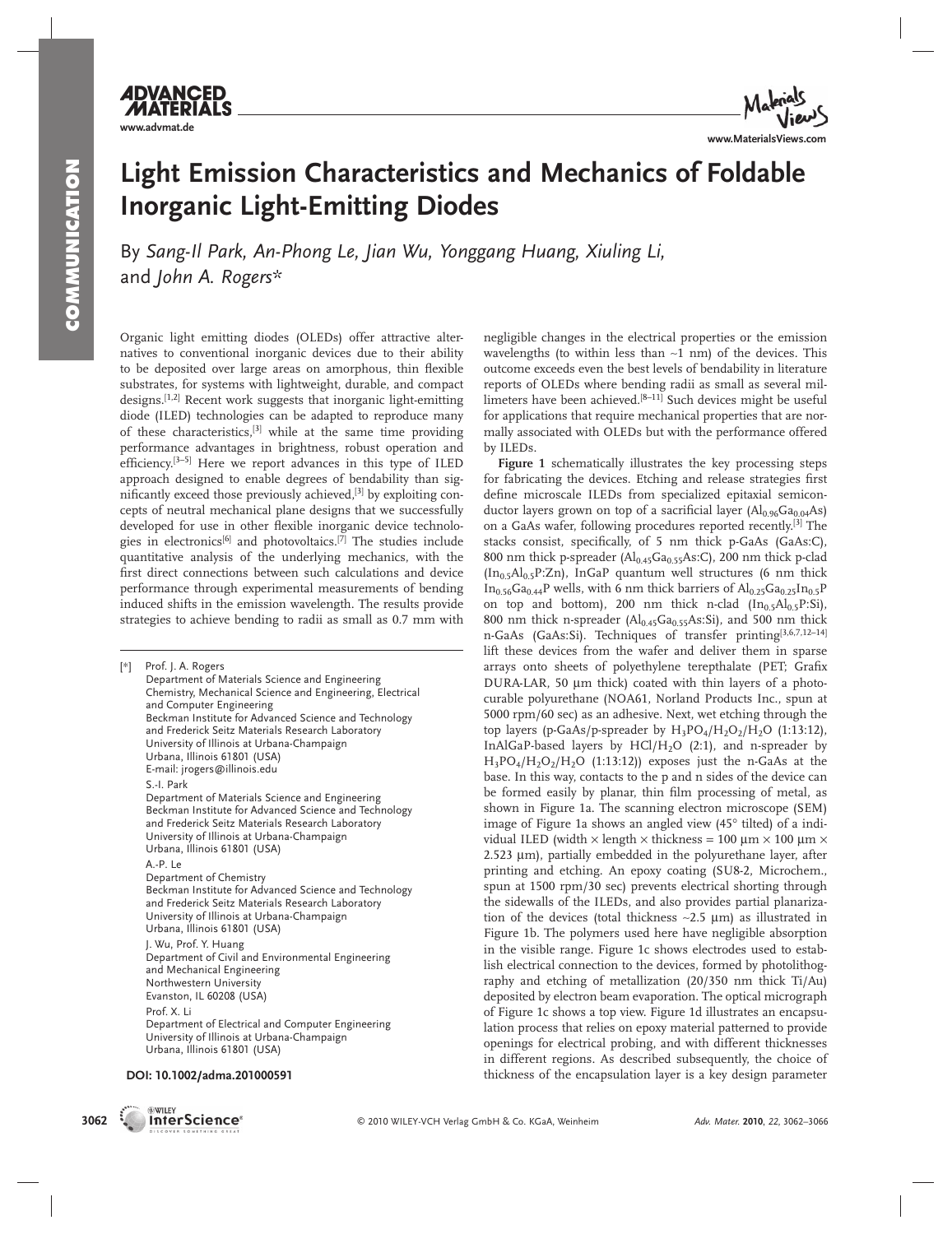**www.advmat.de**



**www.MaterialsViews.com**



 **Figure 1.** Schematic illustrations (left frames) of processing steps for fabricating bendable ILED systems with encapsulation layers of different thicknesses on a plastic substrate, and representative images (right frames). a) Transfer printing delivers arrays of microscale ILEDs to a PET substrate coated with a polyurethane layer. Etching exposes the bottom, n-GaAs on one edge of each device. The SEM image on the right shows a individual ILED (∼2.5 μm thick) partially embedded in the polyurethane layer on the PET substrate. b) Coating and photopatterning a thin layer of epoxy on top of the devices and then depositing ohmic metals forms n and p contacts. c) Photolithographic patterning establishes interconnection lines for electrical probing. d) Coating and photopatterning defines encapsulation layers with different thicknesses in different regions. Optical micrographs of c), d) show top views of interconnected ILEDs in their off and on states, respectively. The top and bottom regions of frame (d) have encapsulation layer thicknesses of  $t_1$  and  $t_2$ , respectively.

for controlling the bending mechanics. Multiple cycles of spin casting and photopatterning processes establish multiple thicknesses of encapsulation layer on the substrate. This layout leads to different strains in different ILEDs on a single substrate subjected to bending. The optical microscope image in Figure 1d shows emission from ILEDs with different encapsulation layer thicknesses  $(t_1$  and  $t_2$ ).

 We began by characterizing the emission of devices like those in Figure 1 under bending, by use of a high resolution spectrometer (Ocean Optics, HR-4000; ∼0.5 nm resolution). Figure 2, a and b, show a schematic illustration and an optical image of small, square lighting devices (100  $\mu$ m × 100  $\mu$ m) formed on a thin sheet of plastic (PET, 50 μm thick) with a layer of a photocurable polyurethane (∼2.5 μm) as an adhesive in a bending state, characterized by a radius of curvature, *R*, of ∼7.3 mm. The optical fiber, as illustrated in Figure 2a, collects emitted light and transports it to the spectrometer. Figure 2c



 **Figure 2.** a) Schematic illustration and b) optical image of small, square ILEDs (100 × 100 μm, ∼2.5 μm thick) formed on plastic substrate (PET, 50 μm thick) coated with polyurethane layer, in a bent configuration ( *R* ∼ 7.3 mm) during operation. c) Optical micrographs of light emission from individual ILEDs at bending radii of ∞, 7.3, 4.9, and 3.5 mm, respectively. d) Current (*I*) – voltage (*V*) measurements as a function of bending radius (∞, 7.3, 4.9, and 3.5 mm).

presents optical micrographs of individual ILEDs in operation at bending radii of  $\infty$ , 7.3, 4.9, and 3.5 mm, respectively. The optical images show that there is no observable change, even to the smallest bending radius ( $R \sim 3.5$  mm). Current (*I*, log scale) – voltage ( *V* ) characteristics, as a function of bending radius of curvature, support these observations, as shown in Figure 2d .

 On the other hand, the emission spectra show small, but systematic, changes with bending, as shown in **Figure 3a** for the case of an encapsulation layer with thickness of ∼ 5.5 μm. In particular, as the bending radius decreases to *R* ∼ 3.5 mm, the emission wavelength increases by ∼3.8 nm ± 0.2 nm. These shifts were determined simply by recording the wavelength position of the peak in the emission spectra. These changes are attributable to shifts in the bandgap induced by mechanical strains. To explore this behavior in detail, we analyzed the mechanics and then evaluated the bandgap shifts expected based on the computed strains, as described in the following. First, treating this system as a composite beam<sup>[3,15]</sup> yields the following expression for the distance between the neutral mechanical plane and the top surface

$$
h_{neutral} = \sum_{i=1}^{N} \bar{E}_{i} h_{i} \left( \sum_{j=1}^{i} h_{j} - \frac{h_{i}}{2} \right) \Bigg/ \sum_{i=1}^{N} \bar{E}_{i} h_{i} \tag{1}
$$

where *N* is the total number of layers,  $h_i$  is the thickness of the  $i$ <sup>th</sup> layer (from the top), and is  $\bar{E}_i = E_i/(1 - v_i^2)$  is related to the

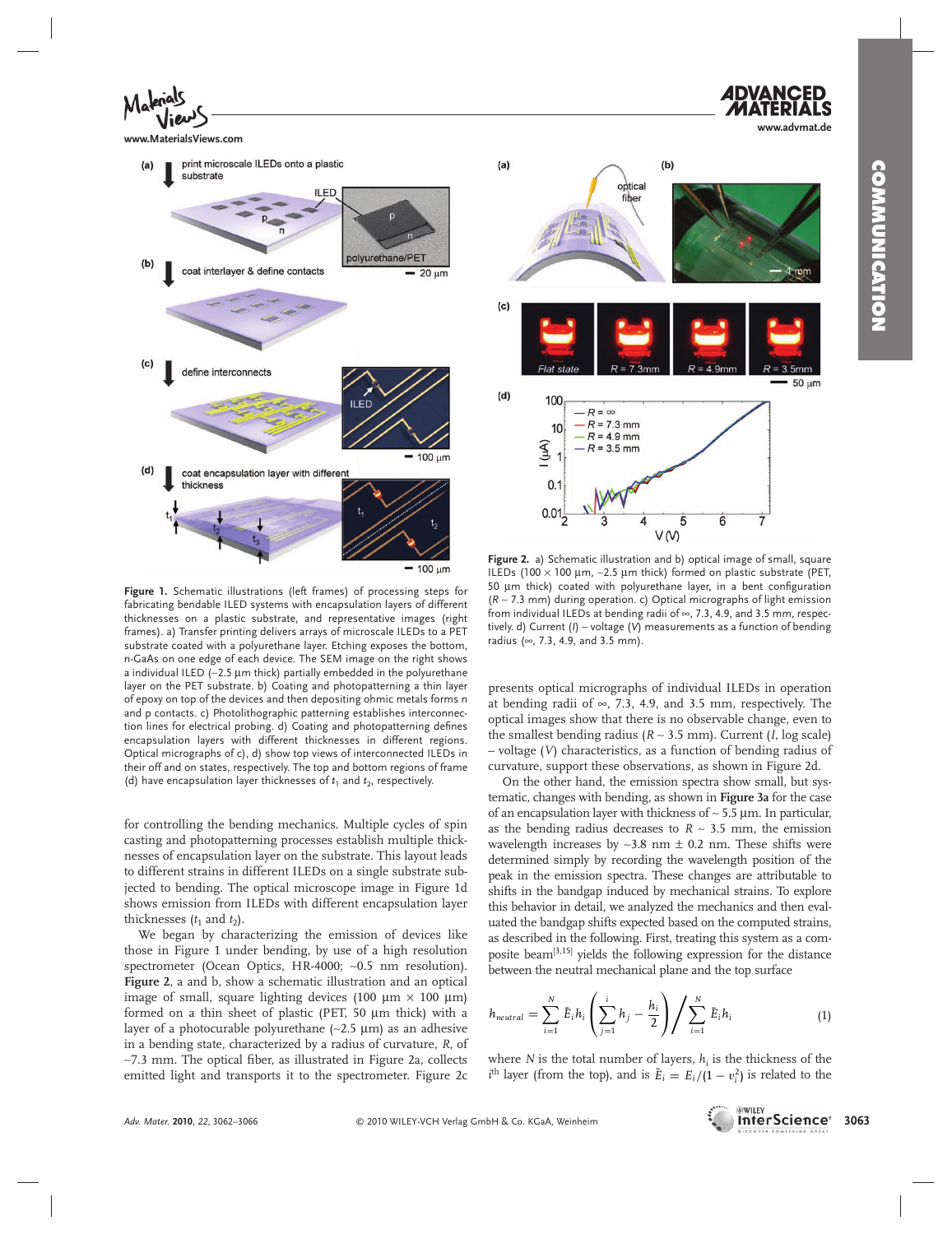# **ADVANCED**

**www.advmat.de**



 **Figure 3.** a) Spectral characteristics of emission from ILEDs encapsulated with a ∼5.5 μm thick layer of epoxy on a PET substrate (50 μm thick) at bend radii of ∼∞, 7.3, 4.9, and 3.5 mm. The inset shows the same data plotted from 625 nm to 715 nm. b) Change in the center wavelength of emission (Δλ) calculated (black) and experimentally measured (various colors) as a function of maximum uniaxial strain in the quantum wells of the ILEDs. c) Emission spectra of an ILED in a flat state ( $R \sim ∞$ ), during inward bending ( $R \sim -5.4$  mm), and outward bending ( $R \sim 4.9$  mm). The corresponding shifts in the emission wavelength are  $\Delta\lambda \sim -1.27$  nm (inward) and  $\Delta\lambda \sim 1.77$  nm (outward).

Young's modulus  $E_i$  and Poisson's ratio  $v_i$  of the  $i^{\text{th}}$  layer. The strain in the ILED, including the quantum well, is given by

$$
\varepsilon = \gamma / R \tag{2}
$$

where  *is the bend radius, and*  $*y*$  *is the distance from the neu*tral mechanical plane. For the system of Figure 1d, the elastic properties and layer thicknesses are (1)  $E_{encapsulation} = 4.4 \text{ GPa}$ ,  $v_{encapsulation} = 0.44$ , and  $h_{encapsulation1} = 4.6 \mu m$  and  $h_{encapsulation2} =$ 0.877 μm for the two encapsulation layers above and below the electrode, respectively; (2) *E electrode* = 78 GPa, ν*electrode* = 0.44, and  $h_{electrode} = 300$  nm; (3)  $E_{ILED} = 77.5$  GPa,  $v_{ILED} = 0.312$ , and  $h_{ILED} =$ 2.523 μm; (4)  $E_{adhesive} = 1$  GPa,  $v_{adhesive} = 0.3$ , and  $h_{adhesive} = 2.5$  μm; and (5)  $E_{plastic} = 4 \text{ GPa}$ ,  $v_{plastic} = 0.44$  and  $h_{plastic} = 50 \text{ }\mu\text{m}$ . The neutral mechanical plane is 20.2 μm below the top surface. The maximum distance from the quantum well to the neutral mechanical plane is then 13.4 μm, which gives a maximum strain of nearly 0.4% in the quantum well for a bending radius  $R = 3.5$  mm.

 The expected strain dependence of the emission wavelength can be evaluated with  $kp$  perturbation theory.<sup>[3,16–18]</sup> The



bending deformations correspond to in-plane uniaxial stresses defined along the  $x$  direction; stresses in the  $y$  and  $z$  directions are zero ( $\sigma_{yy} = \sigma_{zz} = 0$ ). The strains in these directions due to the Poisson's effect are given by

$$
\varepsilon_{\gamma\gamma} = \varepsilon_{zz} = -\nu \varepsilon_{xx} \tag{3}
$$

where the Poisson's ratio  $\nu$  is related to the elastic stiffness constants  $C_{11}$  and  $C_{12}$  by  $v/(1 - v) = C_{12}/C_{11}$ . For the small stress range examined here, the strain induced bandgap shifts for heavy hole (HH) and light hole (LH) are given by

$$
\delta E g^{LH} = \delta E_H + \delta E_S \tag{4}
$$

$$
\delta E g^{HH} = \delta E_H - \delta E_S \tag{5}
$$

where  $\delta E_H = a(\varepsilon_{xx} + \varepsilon_{yy} + \varepsilon_{zz}), \, \delta E_S = (b/2)(\varepsilon_{xx} + \varepsilon_{yy} - 2\varepsilon_{zz})$ and  $\delta E_H$ , and  $\delta E_S$  are the hydrostatic-pressure shift and the uniaxial stress-induced valence-band splitting, respectively, [16-18] and *a* and *b* are the corresponding deformation potentials. For the quantum well  $(In<sub>0.56</sub>Ga<sub>0.44</sub>P)$  in the ILED structure studied here, the above parameters are  $a = -7.42$  eV,  $b = 1.91$  eV,  $C_{11} =$  $11.936 \times 10^{11}$  dyne/cm<sup>2</sup>, and  $C_{12} = 5.975 \times 10^{11}$  dyne/cm<sup>2</sup>.<sup>[3,19]</sup> Assuming HH is the ground state for the quantum well,<sup>[19]</sup> the uniaxial mechanical stress induced bandgap shift in the ILED is ~4.9 nm, for a maximum bending strain of  $\varepsilon_{xx}$  = 0.384 %.

 Figure 3b shows the calculated emission wavelength shift (black) and experimentally measured shifts (various colors; error bars comparable to symbol sizes) as a function of the calculated maximum uniaxial strain in the quantum well of the ILED. The strains depend both on the bending radii (7.3 mm, 4.9 mm, and 3.5 mm) and the thickness of the encapsulation layer. The calculations show reasonably good agreement with measurement, thereby providing some validation of the underlying physics. Many similar considerations apply to inward bending, which leads to compressive strains in the quantum well. Figure 3c shows the emission spectra in cases of both inward and outward bending. Outward bending leads to increases in the wavelength (red shift,  $\Delta\lambda \sim 1.77$  nm) at a bending radius of 4.9 mm. By contrast, inward bending  $(R \sim 5.4 \text{ mm})$  reduces the wavelength (blue shift,  $\Delta \lambda \sim -1.27 \text{ nm}$ ). The calculated maximum strains in the quantum well of the ILED system in these two cases are 0.275% tensile and 0.250% compressive. Slight discrepancies between experiment and theory can be caused by compositional variations, defects induced by compressive strains during fabrication, or uncertainties in values of parameters (moduli, dimensions or electronic properties) used in the modeling.

 Although the magnitudes of the shifts in emission wavelength for the examples shown previously are likely to be unimportant for most applications, strategies that reduce the strains that give rise to these shifts can minimize mechanically induced degradation at interfaces or, ultimately, fracture in the devices. One solution is to configure the layouts to place the ILEDs near the neutral mechanical plane. The position of this plane can be computed by equation (1). Figure 4a shows a schematic illustration of a layout that achieves this outcome. The process involves fabrication on a temporary substrate of PET that is peeled away as a final step. Here, the ILEDs are positioned in the middle, with layers of polyurethane on top and bottom. The total thickness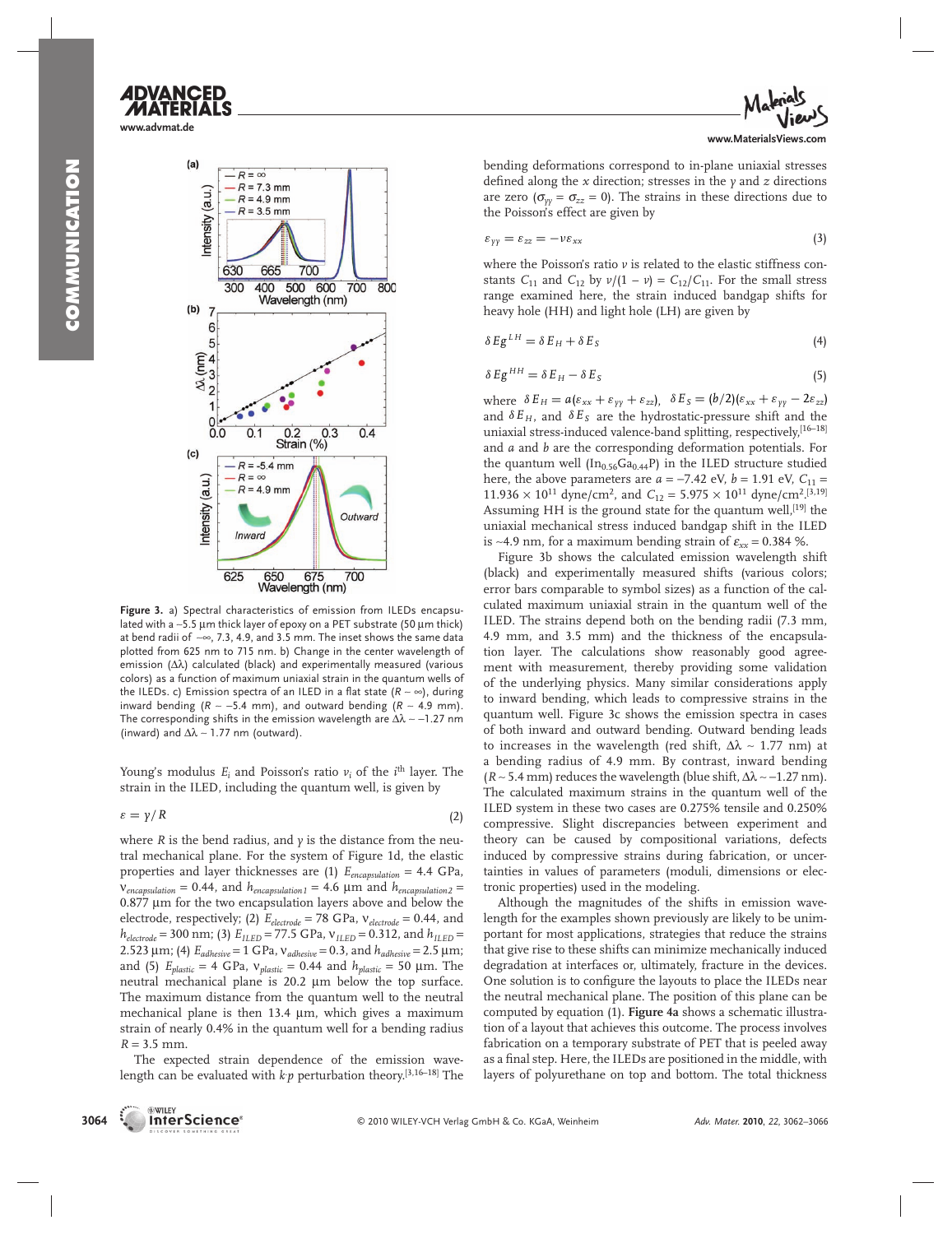**www.advmat.de**



**www.MaterialsViews.com**



 **Figure 4.** a) Schematic illustration of an ILED system placed near the neutral mechanical plane, and with a total thickness of ∼17 μm. Here, PET serves as a temporary substrate that is peeled away as a final step in the fabrication. b) Spectral characteristics of emission of an ILED placed near the neutral mechanical plane, at bending radii of ∞, 7.3, 4.9, and 0.7 mm. The emission wavelength shifts by ∼1 nm over this entire range. c) Calculated maximum strain in the quantum wells of ILEDs encapsulated by epoxy (22.0 and 39.0 μm thick) on a PET substrate and in the neutral mechanical configuration of frame (a), as a function of bending radius. d) Shift in the wavelength of emission for ILEDs encapsulated by epoxy (10.4, 22.0, and 39.0 μm thick) on PET substrate and in the neutral mechanical configuration of frame (a), in a bent state ( $R \sim 7.3$  mm).

of sheet is ∼17 μm which includes the ILEDs, the epoxy interlayer, the metal electrodes and the polyurethane layers. In this configuration, the system can be bent to sharp folds, with *R* as small as 0.7 mm, with associated wavelength shifts of ∼1 nm, close to the resolution limit of our spectrometer (∼0.5 nm) and simple means for evaluating the shifts as shown in Figure 4b. Figure 4c describes the calculated maximum strain in the quantum well of the ILED for the previously described encapsulated scheme on PET and the neutral mechanical plane design as a function of bending radius. The labels *a*, *b*, *c*, and *d* correspond to PET, polyurethane, epoxy, and ILED, respectively, in the schematic cross sectional views that appear as insets in Figure 4c . The maximum strain in the quantum well of the ILED decreases as the top encapsulation layer increases for the devices on PET. In nearly neutral mechanical plane designs, the maximum strain in the quantum well dramatically decreases as top polyurethane and epoxy layers match the mechanical effects of the bottom polyurethane layer. Figure 4d shows the dependence of the shift in emission wavelength on the bending strain at several different encapsulation layer thicknesses. The shifts dramatically decrease as the ILED moves toward the neutral mechanical plane. This design provides extreme levels of bendability, as shown in **Figure 5a** for the case of an ILED  $(100 \times 100 \mu m)$  wrapped around the edge of a slide glass (thickness ∼1 mm), respectively. The left frame in Figure 5b shows a cross sectional optical micrograph; the bending radius is approximately 0.7 mm. For this case, relatively large size ILEDs



**Figure 5.** a) Optical images of ILEDs (100 × 100 μm) in a neutral mechanical plane layout, during operation wrapped around the edge of a) a slide glass (1 mm thick). The bending radius is ∼0.7 mm. b) Cross sectional optical image of a similar ILED system and composite magnified view to show bending in the individual devices. c) Similar composite image collected at a different viewing angle.

 $(500 \times 500 \mu m)$  were used, for ease of viewing. The curved lines (red) indicate of the approximate locations of the devices. The right frame in Figure 5b shows a composite optical image, formed using images captured at different focal depths, of a  $3 \times$ 3 square array of ILEDs. Figure 5c provides a slightly different view of a similar array. In both images, bending of the ILEDs themselves can be clearly observed.

The ideas presented here provide routes to flexible ILEDs with the capacity for bending to small radii of curvature. Careful analysis of the emission properties together with calculations of the bending mechanics and strain induced shifts in the bandgap give insights into the underlying physics and mechanics aspects. The results provide guidelines for the design of light sources with extreme levels of flexibility.

#### *Experimental Section*

*Fabrication of ILED Devices on Plastic Substrates* : The fabrication begins with transfer printing of ILEDs (∼2.5 μm thick) formed by